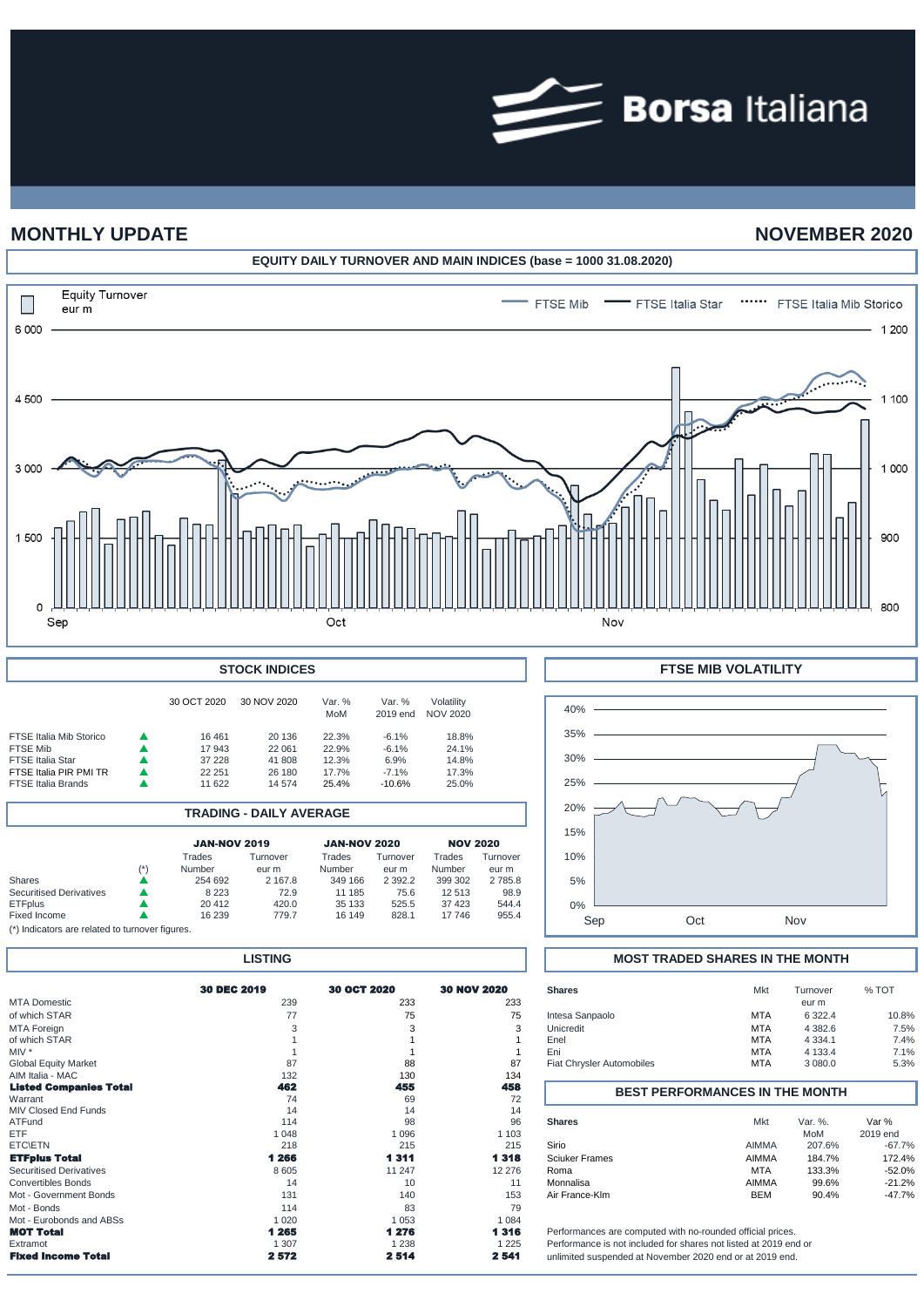|                                          |             |             | <b>CAPITALISATION</b> |
|------------------------------------------|-------------|-------------|-----------------------|
| <b>Domestic Companies Capitalisation</b> | 30 DEC 2019 | 30 OCT 2020 | 30 NOV 2020           |
| (eur m)                                  |             |             |                       |
| MTA Capitalisation                       | 637 674     | 483 365     | 591 706               |
| of which STAR                            | 41 845      | 39 760      | 44 823                |
| MIV *                                    | 156         | 168         | 214                   |
| AIM Italia - MAC                         | 6599        | 5319        | 6 1 6 3               |
| Total                                    | 644 429     | 488 853     | 598 084               |
| Capitalisation (% GDP)                   |             |             |                       |
| <b>MTA</b>                               | 35.7%       | 29.5%       | 36.1%                 |
| of which STAR                            | 2.3%        | 2.4%        | 2.7%                  |
| Total                                    | 36.1%       | 29.8%       | 36.5%                 |
| Capitalisation (% Tot.)                  |             |             |                       |
| FTSE MIB Shares                          | 79.5%       | 81.3%       | 81.8%                 |
|                                          |             |             |                       |



| <b>TRADING</b> |
|----------------|
|                |

| <b>SHARES</b>               | <b>JAN-NOV 2019</b><br>Trades<br>Number | Tumover<br>eur m | <b>JAN-NOV 2020</b><br>Trades<br>Number | Tumover<br>eur m | <b>NOV 2020</b><br>Trades<br>Number | Tumover<br>eur m | Other<br>Instruments      | <b>JAN-NOV 2019</b><br>Trades<br>Number | Turnover<br>eur m | <b>JAN-NOV 2020</b><br>Trades<br>Number | Tumover<br>eur m | <b>NOV 2020</b><br>Trades<br>Number | Turnover<br>eur m |
|-----------------------------|-----------------------------------------|------------------|-----------------------------------------|------------------|-------------------------------------|------------------|---------------------------|-----------------------------------------|-------------------|-----------------------------------------|------------------|-------------------------------------|-------------------|
| <b>MTA Domestic</b>         | 56 729 282                              | 485 366.1        | 78 248 272                              | 531 487.3        | 8 0 0 6 6 7 2                       | 55 427.7         | SeDex                     | 1924 238                                | 17 048.7          | 2 6 2 8 4 8 2                           | 17 771.3         | 262 777                             | 2 0 7 7.5         |
| of which STAR               | 5575710                                 | 17825.1          | 7 033 684                               | 23 490.8         | 757 957                             | 3571.5           | Warrant                   | 79 031                                  | 84.3              | 80 006                                  | 86.3             | 6 2 6 1                             | 5.6               |
|                             |                                         |                  |                                         |                  |                                     |                  | MIV Closed End Funds      | 32 552                                  | 130.2             | 26 6 25                                 | 102.8            | 1775                                | 4.1               |
| MTA Foreign                 | 1892092                                 | 17 732.6         | 2 378 997                               | 23 929.1         | 201 219                             | 2 158.0          | ATFund                    | 3 4 9 2                                 | 195.8             | 2 1 1 5                                 | 111.8            | 146                                 | 10.1              |
| of which STAR               | 18 058                                  | 94.7             | 28723                                   | 154.7            | 1981                                | 9.2              | ETF                       | 2 899 124                               | 80 126.4          | 4 928 786                               | 93 822.7         | 546 341                             | 8930.9            |
|                             |                                         |                  |                                         |                  |                                     |                  | <b>ETC\ETN</b>            | 1877292                                 | 18 162.7          | 3 3 2 7 3 6 2                           | 29 674.6         | 239 550                             | 2 500.6           |
| MIV <sup>*</sup>            | 4775                                    | 23.4             | 281                                     | 7.2              | 44                                  | 1.6              | <b>ETFplus</b>            | 4776416                                 | 98 289.1          | 8 256 148                               | 123 497.3        | 785 891                             | 11 431.5          |
| <b>Global Equity Market</b> | 239 130                                 | 1 467.1          | 736 090                                 | 4 9 9 5.9        | 90 877                              | 724.7            | Convertible Bonds         | 1792                                    | 13.5              | 2 1 9 4                                 | 17.4             | 247                                 | 1.4               |
| AIM Italia - MAC            | 732 677                                 | 2675.9           | 690 378                                 | 1736.4           | 86 5 22                             | 189.1            | Subscription rights       | 15 828                                  | 13.9              | 160 753                                 | 128.4            | 2 5 3 5                             | 1.1               |
|                             |                                         |                  |                                         |                  |                                     |                  | Mot - Government Bonds    | 2 967 855                               | 167 984.6         | 3 112 678                               | 182 393.0        | 317 626                             | 19 042.9          |
| Total                       | 59 597 956                              | 507 265.0        | 82 054 018                              | 562 155.9        | 8 3 8 5 3 3 4                       | 58 501.1         | Mot - Bonds               | 151 728                                 | 2 3 8 8.2         | 141 694                                 | 1970.5           | 11 540                              | 178.0             |
|                             |                                         |                  |                                         |                  |                                     |                  | Mot - Eurobonds and ABSs  | 619 611                                 | 9897.8            | 467 875                                 | 7851.4           | 38 261                              | 658.1             |
| FTSE MIB Shares             |                                         |                  |                                         |                  |                                     |                  | ExtraMOT                  | 60 839                                  | 2 179.5           | 72 766                                  | 2 3 8 6.3        | 5 2 3 0                             | 183.5             |
| % Shares Total              | 73.3%                                   | 89.1%            | 75.3%                                   | 88.4%            | 73.8%                               | 86.6%            | <b>Fixed Income Total</b> | 3 800 033                               | 182 450.1         | 3795013                                 | 194 601.3        | 372 657                             | 20 062.4          |

### **INDUSTRY/SUPERSECTOR TURNOVER (eur m)**



MONTHLY UPDATE November 2020  $\bullet$  2020  $\bullet$  2020  $\bullet$  2020  $\bullet$  2020  $\bullet$  2020  $\bullet$  2020  $\bullet$  2020  $\bullet$  2020  $\bullet$  2020  $\bullet$  2020  $\bullet$  2020  $\bullet$  2020  $\bullet$  2020  $\bullet$  2020  $\bullet$  2020  $\bullet$  2020  $\bullet$  2020  $\bullet$  2020  $\bullet$  2020  $\bullet$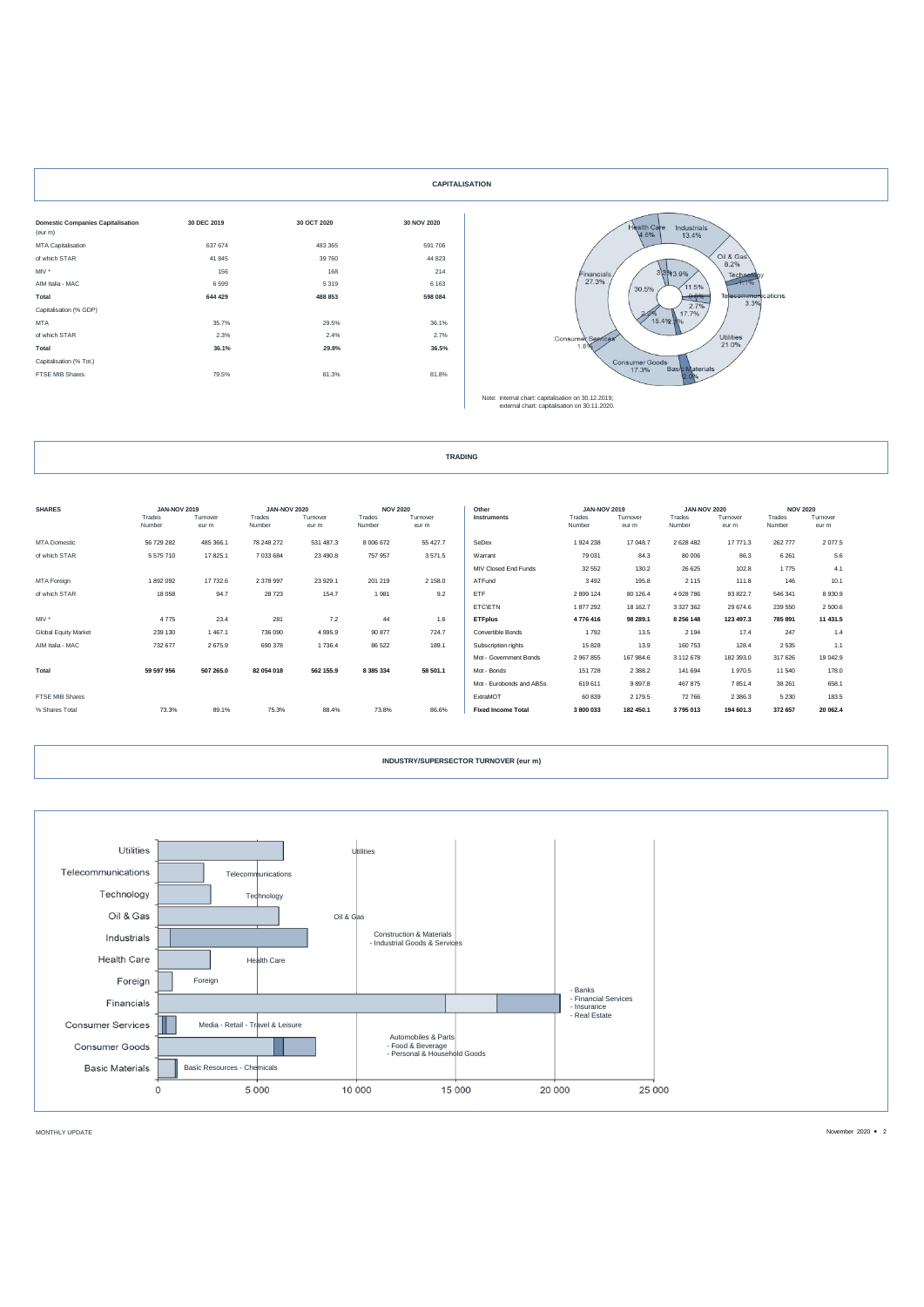### **NEW LISTINGS**

**RECENT EVENTS**

ISSUER MKT SHARES FIRST EVENT 1st DAY  $\begin{tabular}{lllllllllll} \multicolumn{2}{c}{\textbf{FIRST}} & \multicolumn{2}{c}{\textbf{71} } \multicolumn{2}{c}{\textbf{51} } \multicolumn{2}{c}{\textbf{52} } \multicolumn{2}{c}{\textbf{53} } \multicolumn{2}{c}{\textbf{54} } \multicolumn{2}{c}{\textbf{65} } \multicolumn{2}{c}{\textbf{66} } \multicolumn{2}{c}{\textbf{67} } \multicolumn{2}{c}{\textbf{68} } \multicolumn{2}{c}{\textbf{69} } \multicolumn{2}{c}{\textbf{69} } \multicolumn$ (eur m) Fenix Entertainment AIM / MAC O 14.08.2020 IPO 11.29 Integrae SIM Reti AIM / MAC O 10.09.2020 IPO 11.76 Integrae SIM Siemens Energy **BEM** BEM O 29.09.2020 Spin off of Siemens to Siemens Energy Labomar AIM / MAC O 05.10.2020 IPO 134.46 Banca Mediolanum Franchi Umberto Marmi AIM / MAC <sup>O</sup> 05.10.2020 Business combination between TheSpac and Franchi Umberto Marmi 49.20 Intesa Sanpaolo Esi AIM / MAC O 26.10.2020 IPO 17.30 Integrae SIM Trendevice AIM / MAC O 27.10.2020 IPO 10.16 Envent Capital Markets Osai Automation System Euro Cosmetic AIM / MAC O 06.11.2020 IPO 25.56 Banca Profilo Tecma Solutions AIM / MAC O 09.11.2020 IPO 37.59 Alantra Capital Markets Promotica AIM / MAC O 27.11.2020 IPO 27.76 Integrae SIM SPONSOR (NOMAD for AIM Italia)

| <b>TRENDEVICE</b><br>Security:<br>Total<br>of which public<br>of which institutional<br>Offer period:<br>3 333 999<br>Offered shares:<br>3 333 999 min<br>max<br>- max<br>.<br>27.10.2020<br>Greenshoe:<br>max<br>Requested shares:<br>Offer price:<br>0.81<br>$\cdots$<br>$\cdots$<br>$\cdots$<br>3 333 999<br>Bookbuilding range:<br>Allotted shares:<br>3 3 3 9 9 9 9<br>.<br><br>Minimum lot:<br>- of which greenshoe:<br>$\sim$<br>$\cdots$<br>27.2%<br>Capital raised (ML euro):<br>2.70<br>2.70<br>Placed stake:<br>$\cdots$<br>2.70<br>- from newly issued shares:<br>Blt alphabetical code:<br>$\cdots$<br>AIM ITALIA/MERCATO ALTERNATIVO DEL CAPITALE -<br>Bloomberg code:<br>Market and segment:<br>.<br>Reuters code:<br>Sector:<br>.<br>. ,<br>Security:<br><b>OSAI AUTOMATION SYSTEM</b><br>Total<br>of which public<br>of which institutional<br>Offered shares:<br>4 500 000 min<br>4 500 000<br>Offer period:<br>max<br>max<br>$\cdots$<br>03.11.2020<br>666 000<br>Greenshoe:<br>max<br>Offer price:<br>1.50<br>Requested shares:<br>$\cdots$<br>$\cdots$<br>$\cdots$<br>Bookbuilding range:<br>Allotted shares:<br>5 166 000<br>5 166 000<br>.<br><br>666 000<br>666 000<br>Minimum lot:<br>- of which greenshoe:<br>$\cdots$<br>Placed stake:<br>36.9%<br>Capital raised (ML euro):<br>7.75<br>7.75<br>$\cdots$<br>6.00<br>- from newly issued shares:<br>Blt alphabetical code:<br>$\cdots$<br>Bloomberg code:<br>Market and segment:<br>AIM ITALIA/MERCATO ALTERNATIVO DEL CAPITALE -<br>.<br>Sector:<br>Reuters code:<br>.<br>.,<br>Security:<br><b>EURO COSMETIC</b><br><b>Total</b><br>of which public<br>of which institutional<br>Offer period:<br>Offered shares:<br>1 269 600 min<br>1 269 600<br>max<br>- max<br>.<br>06.11.2020<br>Greenshoe:<br>155 600<br>max<br>Offer price:<br>6.30<br>Requested shares:<br>.<br>$\cdots$<br>$\cdots$<br>1 269 600<br>1 269 600<br>Bookbuilding range:<br>Allotted shares:<br>1.11711111<br>$\cdots$<br>Minimum lot:<br>- of which greenshoe:<br>$\cdots$<br>8.00<br>8.00<br>Placed stake:<br>30.0%<br>Capital raised (ML euro):<br>$\cdots$<br>- from newly issued shares:<br>8.00<br>Blt alphabetical code:<br>$\cdots$<br>Bloomberg code:<br>AIM ITALIA/MERCATO ALTERNATIVO DEL CAPITALE -<br>Market and segment:<br>.<br>Reuters code:<br>Sector:<br>.<br>. ,<br><b>TECMA SOLUTIONS</b><br>Security:<br>Total<br>of which public<br>of which institutional<br>Offered shares:<br>Offer period:<br>2 125 200 min<br>2 125 200<br>max<br>max<br>$\overline{\phantom{a}}$<br>$\cdots$<br>09.11.2020<br>Greenshoe:<br>max<br>Offer price:<br>4.00<br>Requested shares:<br>$\cdots$<br>$\cdots$<br>$\cdots$<br>2 125 200<br>Bookbuilding range:<br>Allotted shares:<br>2 125 200<br>.<br>$\cdots$<br>Minimum lot:<br>- of which greenshoe:<br>$\cdots$<br>8.50<br>Placed stake:<br>27.0%<br>Capital raised (ML euro):<br>8.50<br>$\cdots$<br>- from newly issued shares:<br>8.50<br>Blt alphabetical code:<br>$\cdots$<br>AIM ITALIA/MERCATO ALTERNATIVO DEL CAPITALE -<br>Bloomberg code:<br>Market and segment:<br>.<br>Reuters code:<br>Sector:<br>$\cdots$<br>. ,<br>Security:<br><b>PROMOTICA</b><br><b>Total</b><br>of which public<br>of which institutional<br>Offer period:<br>2 400 000 min<br>2 400 000<br>Offered shares:<br>max<br>- max<br>.<br>Greenshoe:<br>341 000<br>27.11.2020<br>max<br>Requested shares:<br>Offer price:<br>1.75<br>.<br>.<br>$\cdots$<br>Bookbuilding range:<br>Allotted shares:<br>2 400 000<br>2 400 000<br>1.1171111<br><br>Minimum lot:<br>- of which greenshoe:<br>$\cdots$<br>Placed stake:<br>Capital raised (ML euro):<br>4.20<br>15.0%<br>4.20<br>.<br>- from newly issued shares:<br>4.20<br>Blt alphabetical code:<br>$\cdots$<br>AIM ITALIA/MERCATO ALTERNATIVO DEL CAPITALE -<br>Bloomberg code:<br>Market and segment:<br>$\cdots$<br>Reuters code:<br>Sector:<br>.<br>. , |  | NEWLY ADMITTED COMPANIES (THROUGH IPOS, SPOS AND INSTITUTIONAL PLACINGS) |  |  |
|--------------------------------------------------------------------------------------------------------------------------------------------------------------------------------------------------------------------------------------------------------------------------------------------------------------------------------------------------------------------------------------------------------------------------------------------------------------------------------------------------------------------------------------------------------------------------------------------------------------------------------------------------------------------------------------------------------------------------------------------------------------------------------------------------------------------------------------------------------------------------------------------------------------------------------------------------------------------------------------------------------------------------------------------------------------------------------------------------------------------------------------------------------------------------------------------------------------------------------------------------------------------------------------------------------------------------------------------------------------------------------------------------------------------------------------------------------------------------------------------------------------------------------------------------------------------------------------------------------------------------------------------------------------------------------------------------------------------------------------------------------------------------------------------------------------------------------------------------------------------------------------------------------------------------------------------------------------------------------------------------------------------------------------------------------------------------------------------------------------------------------------------------------------------------------------------------------------------------------------------------------------------------------------------------------------------------------------------------------------------------------------------------------------------------------------------------------------------------------------------------------------------------------------------------------------------------------------------------------------------------------------------------------------------------------------------------------------------------------------------------------------------------------------------------------------------------------------------------------------------------------------------------------------------------------------------------------------------------------------------------------------------------------------------------------------------------------------------------------------------------------------------------------------------------------------------------------------------------------------------------------------------------------------------------------------------------------------------------------------------------------------------------------------------------------------------------------------------------------------------------------------------------------------------------------------------------------------------------------------------------------------------------------------------------------------------------------------------------------------------------------------------------------------------------------------------------------------------------------------------------------------------------|--|--------------------------------------------------------------------------|--|--|
|                                                                                                                                                                                                                                                                                                                                                                                                                                                                                                                                                                                                                                                                                                                                                                                                                                                                                                                                                                                                                                                                                                                                                                                                                                                                                                                                                                                                                                                                                                                                                                                                                                                                                                                                                                                                                                                                                                                                                                                                                                                                                                                                                                                                                                                                                                                                                                                                                                                                                                                                                                                                                                                                                                                                                                                                                                                                                                                                                                                                                                                                                                                                                                                                                                                                                                                                                                                                                                                                                                                                                                                                                                                                                                                                                                                                                                                                                                  |  |                                                                          |  |  |
|                                                                                                                                                                                                                                                                                                                                                                                                                                                                                                                                                                                                                                                                                                                                                                                                                                                                                                                                                                                                                                                                                                                                                                                                                                                                                                                                                                                                                                                                                                                                                                                                                                                                                                                                                                                                                                                                                                                                                                                                                                                                                                                                                                                                                                                                                                                                                                                                                                                                                                                                                                                                                                                                                                                                                                                                                                                                                                                                                                                                                                                                                                                                                                                                                                                                                                                                                                                                                                                                                                                                                                                                                                                                                                                                                                                                                                                                                                  |  |                                                                          |  |  |
|                                                                                                                                                                                                                                                                                                                                                                                                                                                                                                                                                                                                                                                                                                                                                                                                                                                                                                                                                                                                                                                                                                                                                                                                                                                                                                                                                                                                                                                                                                                                                                                                                                                                                                                                                                                                                                                                                                                                                                                                                                                                                                                                                                                                                                                                                                                                                                                                                                                                                                                                                                                                                                                                                                                                                                                                                                                                                                                                                                                                                                                                                                                                                                                                                                                                                                                                                                                                                                                                                                                                                                                                                                                                                                                                                                                                                                                                                                  |  |                                                                          |  |  |
|                                                                                                                                                                                                                                                                                                                                                                                                                                                                                                                                                                                                                                                                                                                                                                                                                                                                                                                                                                                                                                                                                                                                                                                                                                                                                                                                                                                                                                                                                                                                                                                                                                                                                                                                                                                                                                                                                                                                                                                                                                                                                                                                                                                                                                                                                                                                                                                                                                                                                                                                                                                                                                                                                                                                                                                                                                                                                                                                                                                                                                                                                                                                                                                                                                                                                                                                                                                                                                                                                                                                                                                                                                                                                                                                                                                                                                                                                                  |  |                                                                          |  |  |
|                                                                                                                                                                                                                                                                                                                                                                                                                                                                                                                                                                                                                                                                                                                                                                                                                                                                                                                                                                                                                                                                                                                                                                                                                                                                                                                                                                                                                                                                                                                                                                                                                                                                                                                                                                                                                                                                                                                                                                                                                                                                                                                                                                                                                                                                                                                                                                                                                                                                                                                                                                                                                                                                                                                                                                                                                                                                                                                                                                                                                                                                                                                                                                                                                                                                                                                                                                                                                                                                                                                                                                                                                                                                                                                                                                                                                                                                                                  |  |                                                                          |  |  |
|                                                                                                                                                                                                                                                                                                                                                                                                                                                                                                                                                                                                                                                                                                                                                                                                                                                                                                                                                                                                                                                                                                                                                                                                                                                                                                                                                                                                                                                                                                                                                                                                                                                                                                                                                                                                                                                                                                                                                                                                                                                                                                                                                                                                                                                                                                                                                                                                                                                                                                                                                                                                                                                                                                                                                                                                                                                                                                                                                                                                                                                                                                                                                                                                                                                                                                                                                                                                                                                                                                                                                                                                                                                                                                                                                                                                                                                                                                  |  |                                                                          |  |  |
|                                                                                                                                                                                                                                                                                                                                                                                                                                                                                                                                                                                                                                                                                                                                                                                                                                                                                                                                                                                                                                                                                                                                                                                                                                                                                                                                                                                                                                                                                                                                                                                                                                                                                                                                                                                                                                                                                                                                                                                                                                                                                                                                                                                                                                                                                                                                                                                                                                                                                                                                                                                                                                                                                                                                                                                                                                                                                                                                                                                                                                                                                                                                                                                                                                                                                                                                                                                                                                                                                                                                                                                                                                                                                                                                                                                                                                                                                                  |  |                                                                          |  |  |
|                                                                                                                                                                                                                                                                                                                                                                                                                                                                                                                                                                                                                                                                                                                                                                                                                                                                                                                                                                                                                                                                                                                                                                                                                                                                                                                                                                                                                                                                                                                                                                                                                                                                                                                                                                                                                                                                                                                                                                                                                                                                                                                                                                                                                                                                                                                                                                                                                                                                                                                                                                                                                                                                                                                                                                                                                                                                                                                                                                                                                                                                                                                                                                                                                                                                                                                                                                                                                                                                                                                                                                                                                                                                                                                                                                                                                                                                                                  |  |                                                                          |  |  |
|                                                                                                                                                                                                                                                                                                                                                                                                                                                                                                                                                                                                                                                                                                                                                                                                                                                                                                                                                                                                                                                                                                                                                                                                                                                                                                                                                                                                                                                                                                                                                                                                                                                                                                                                                                                                                                                                                                                                                                                                                                                                                                                                                                                                                                                                                                                                                                                                                                                                                                                                                                                                                                                                                                                                                                                                                                                                                                                                                                                                                                                                                                                                                                                                                                                                                                                                                                                                                                                                                                                                                                                                                                                                                                                                                                                                                                                                                                  |  |                                                                          |  |  |
|                                                                                                                                                                                                                                                                                                                                                                                                                                                                                                                                                                                                                                                                                                                                                                                                                                                                                                                                                                                                                                                                                                                                                                                                                                                                                                                                                                                                                                                                                                                                                                                                                                                                                                                                                                                                                                                                                                                                                                                                                                                                                                                                                                                                                                                                                                                                                                                                                                                                                                                                                                                                                                                                                                                                                                                                                                                                                                                                                                                                                                                                                                                                                                                                                                                                                                                                                                                                                                                                                                                                                                                                                                                                                                                                                                                                                                                                                                  |  |                                                                          |  |  |
|                                                                                                                                                                                                                                                                                                                                                                                                                                                                                                                                                                                                                                                                                                                                                                                                                                                                                                                                                                                                                                                                                                                                                                                                                                                                                                                                                                                                                                                                                                                                                                                                                                                                                                                                                                                                                                                                                                                                                                                                                                                                                                                                                                                                                                                                                                                                                                                                                                                                                                                                                                                                                                                                                                                                                                                                                                                                                                                                                                                                                                                                                                                                                                                                                                                                                                                                                                                                                                                                                                                                                                                                                                                                                                                                                                                                                                                                                                  |  |                                                                          |  |  |
|                                                                                                                                                                                                                                                                                                                                                                                                                                                                                                                                                                                                                                                                                                                                                                                                                                                                                                                                                                                                                                                                                                                                                                                                                                                                                                                                                                                                                                                                                                                                                                                                                                                                                                                                                                                                                                                                                                                                                                                                                                                                                                                                                                                                                                                                                                                                                                                                                                                                                                                                                                                                                                                                                                                                                                                                                                                                                                                                                                                                                                                                                                                                                                                                                                                                                                                                                                                                                                                                                                                                                                                                                                                                                                                                                                                                                                                                                                  |  |                                                                          |  |  |
|                                                                                                                                                                                                                                                                                                                                                                                                                                                                                                                                                                                                                                                                                                                                                                                                                                                                                                                                                                                                                                                                                                                                                                                                                                                                                                                                                                                                                                                                                                                                                                                                                                                                                                                                                                                                                                                                                                                                                                                                                                                                                                                                                                                                                                                                                                                                                                                                                                                                                                                                                                                                                                                                                                                                                                                                                                                                                                                                                                                                                                                                                                                                                                                                                                                                                                                                                                                                                                                                                                                                                                                                                                                                                                                                                                                                                                                                                                  |  |                                                                          |  |  |
|                                                                                                                                                                                                                                                                                                                                                                                                                                                                                                                                                                                                                                                                                                                                                                                                                                                                                                                                                                                                                                                                                                                                                                                                                                                                                                                                                                                                                                                                                                                                                                                                                                                                                                                                                                                                                                                                                                                                                                                                                                                                                                                                                                                                                                                                                                                                                                                                                                                                                                                                                                                                                                                                                                                                                                                                                                                                                                                                                                                                                                                                                                                                                                                                                                                                                                                                                                                                                                                                                                                                                                                                                                                                                                                                                                                                                                                                                                  |  |                                                                          |  |  |
|                                                                                                                                                                                                                                                                                                                                                                                                                                                                                                                                                                                                                                                                                                                                                                                                                                                                                                                                                                                                                                                                                                                                                                                                                                                                                                                                                                                                                                                                                                                                                                                                                                                                                                                                                                                                                                                                                                                                                                                                                                                                                                                                                                                                                                                                                                                                                                                                                                                                                                                                                                                                                                                                                                                                                                                                                                                                                                                                                                                                                                                                                                                                                                                                                                                                                                                                                                                                                                                                                                                                                                                                                                                                                                                                                                                                                                                                                                  |  |                                                                          |  |  |
|                                                                                                                                                                                                                                                                                                                                                                                                                                                                                                                                                                                                                                                                                                                                                                                                                                                                                                                                                                                                                                                                                                                                                                                                                                                                                                                                                                                                                                                                                                                                                                                                                                                                                                                                                                                                                                                                                                                                                                                                                                                                                                                                                                                                                                                                                                                                                                                                                                                                                                                                                                                                                                                                                                                                                                                                                                                                                                                                                                                                                                                                                                                                                                                                                                                                                                                                                                                                                                                                                                                                                                                                                                                                                                                                                                                                                                                                                                  |  |                                                                          |  |  |
|                                                                                                                                                                                                                                                                                                                                                                                                                                                                                                                                                                                                                                                                                                                                                                                                                                                                                                                                                                                                                                                                                                                                                                                                                                                                                                                                                                                                                                                                                                                                                                                                                                                                                                                                                                                                                                                                                                                                                                                                                                                                                                                                                                                                                                                                                                                                                                                                                                                                                                                                                                                                                                                                                                                                                                                                                                                                                                                                                                                                                                                                                                                                                                                                                                                                                                                                                                                                                                                                                                                                                                                                                                                                                                                                                                                                                                                                                                  |  |                                                                          |  |  |
|                                                                                                                                                                                                                                                                                                                                                                                                                                                                                                                                                                                                                                                                                                                                                                                                                                                                                                                                                                                                                                                                                                                                                                                                                                                                                                                                                                                                                                                                                                                                                                                                                                                                                                                                                                                                                                                                                                                                                                                                                                                                                                                                                                                                                                                                                                                                                                                                                                                                                                                                                                                                                                                                                                                                                                                                                                                                                                                                                                                                                                                                                                                                                                                                                                                                                                                                                                                                                                                                                                                                                                                                                                                                                                                                                                                                                                                                                                  |  |                                                                          |  |  |
|                                                                                                                                                                                                                                                                                                                                                                                                                                                                                                                                                                                                                                                                                                                                                                                                                                                                                                                                                                                                                                                                                                                                                                                                                                                                                                                                                                                                                                                                                                                                                                                                                                                                                                                                                                                                                                                                                                                                                                                                                                                                                                                                                                                                                                                                                                                                                                                                                                                                                                                                                                                                                                                                                                                                                                                                                                                                                                                                                                                                                                                                                                                                                                                                                                                                                                                                                                                                                                                                                                                                                                                                                                                                                                                                                                                                                                                                                                  |  |                                                                          |  |  |
|                                                                                                                                                                                                                                                                                                                                                                                                                                                                                                                                                                                                                                                                                                                                                                                                                                                                                                                                                                                                                                                                                                                                                                                                                                                                                                                                                                                                                                                                                                                                                                                                                                                                                                                                                                                                                                                                                                                                                                                                                                                                                                                                                                                                                                                                                                                                                                                                                                                                                                                                                                                                                                                                                                                                                                                                                                                                                                                                                                                                                                                                                                                                                                                                                                                                                                                                                                                                                                                                                                                                                                                                                                                                                                                                                                                                                                                                                                  |  |                                                                          |  |  |
|                                                                                                                                                                                                                                                                                                                                                                                                                                                                                                                                                                                                                                                                                                                                                                                                                                                                                                                                                                                                                                                                                                                                                                                                                                                                                                                                                                                                                                                                                                                                                                                                                                                                                                                                                                                                                                                                                                                                                                                                                                                                                                                                                                                                                                                                                                                                                                                                                                                                                                                                                                                                                                                                                                                                                                                                                                                                                                                                                                                                                                                                                                                                                                                                                                                                                                                                                                                                                                                                                                                                                                                                                                                                                                                                                                                                                                                                                                  |  |                                                                          |  |  |
|                                                                                                                                                                                                                                                                                                                                                                                                                                                                                                                                                                                                                                                                                                                                                                                                                                                                                                                                                                                                                                                                                                                                                                                                                                                                                                                                                                                                                                                                                                                                                                                                                                                                                                                                                                                                                                                                                                                                                                                                                                                                                                                                                                                                                                                                                                                                                                                                                                                                                                                                                                                                                                                                                                                                                                                                                                                                                                                                                                                                                                                                                                                                                                                                                                                                                                                                                                                                                                                                                                                                                                                                                                                                                                                                                                                                                                                                                                  |  |                                                                          |  |  |
|                                                                                                                                                                                                                                                                                                                                                                                                                                                                                                                                                                                                                                                                                                                                                                                                                                                                                                                                                                                                                                                                                                                                                                                                                                                                                                                                                                                                                                                                                                                                                                                                                                                                                                                                                                                                                                                                                                                                                                                                                                                                                                                                                                                                                                                                                                                                                                                                                                                                                                                                                                                                                                                                                                                                                                                                                                                                                                                                                                                                                                                                                                                                                                                                                                                                                                                                                                                                                                                                                                                                                                                                                                                                                                                                                                                                                                                                                                  |  |                                                                          |  |  |
|                                                                                                                                                                                                                                                                                                                                                                                                                                                                                                                                                                                                                                                                                                                                                                                                                                                                                                                                                                                                                                                                                                                                                                                                                                                                                                                                                                                                                                                                                                                                                                                                                                                                                                                                                                                                                                                                                                                                                                                                                                                                                                                                                                                                                                                                                                                                                                                                                                                                                                                                                                                                                                                                                                                                                                                                                                                                                                                                                                                                                                                                                                                                                                                                                                                                                                                                                                                                                                                                                                                                                                                                                                                                                                                                                                                                                                                                                                  |  |                                                                          |  |  |
|                                                                                                                                                                                                                                                                                                                                                                                                                                                                                                                                                                                                                                                                                                                                                                                                                                                                                                                                                                                                                                                                                                                                                                                                                                                                                                                                                                                                                                                                                                                                                                                                                                                                                                                                                                                                                                                                                                                                                                                                                                                                                                                                                                                                                                                                                                                                                                                                                                                                                                                                                                                                                                                                                                                                                                                                                                                                                                                                                                                                                                                                                                                                                                                                                                                                                                                                                                                                                                                                                                                                                                                                                                                                                                                                                                                                                                                                                                  |  |                                                                          |  |  |
|                                                                                                                                                                                                                                                                                                                                                                                                                                                                                                                                                                                                                                                                                                                                                                                                                                                                                                                                                                                                                                                                                                                                                                                                                                                                                                                                                                                                                                                                                                                                                                                                                                                                                                                                                                                                                                                                                                                                                                                                                                                                                                                                                                                                                                                                                                                                                                                                                                                                                                                                                                                                                                                                                                                                                                                                                                                                                                                                                                                                                                                                                                                                                                                                                                                                                                                                                                                                                                                                                                                                                                                                                                                                                                                                                                                                                                                                                                  |  |                                                                          |  |  |
|                                                                                                                                                                                                                                                                                                                                                                                                                                                                                                                                                                                                                                                                                                                                                                                                                                                                                                                                                                                                                                                                                                                                                                                                                                                                                                                                                                                                                                                                                                                                                                                                                                                                                                                                                                                                                                                                                                                                                                                                                                                                                                                                                                                                                                                                                                                                                                                                                                                                                                                                                                                                                                                                                                                                                                                                                                                                                                                                                                                                                                                                                                                                                                                                                                                                                                                                                                                                                                                                                                                                                                                                                                                                                                                                                                                                                                                                                                  |  |                                                                          |  |  |
|                                                                                                                                                                                                                                                                                                                                                                                                                                                                                                                                                                                                                                                                                                                                                                                                                                                                                                                                                                                                                                                                                                                                                                                                                                                                                                                                                                                                                                                                                                                                                                                                                                                                                                                                                                                                                                                                                                                                                                                                                                                                                                                                                                                                                                                                                                                                                                                                                                                                                                                                                                                                                                                                                                                                                                                                                                                                                                                                                                                                                                                                                                                                                                                                                                                                                                                                                                                                                                                                                                                                                                                                                                                                                                                                                                                                                                                                                                  |  |                                                                          |  |  |
|                                                                                                                                                                                                                                                                                                                                                                                                                                                                                                                                                                                                                                                                                                                                                                                                                                                                                                                                                                                                                                                                                                                                                                                                                                                                                                                                                                                                                                                                                                                                                                                                                                                                                                                                                                                                                                                                                                                                                                                                                                                                                                                                                                                                                                                                                                                                                                                                                                                                                                                                                                                                                                                                                                                                                                                                                                                                                                                                                                                                                                                                                                                                                                                                                                                                                                                                                                                                                                                                                                                                                                                                                                                                                                                                                                                                                                                                                                  |  |                                                                          |  |  |
|                                                                                                                                                                                                                                                                                                                                                                                                                                                                                                                                                                                                                                                                                                                                                                                                                                                                                                                                                                                                                                                                                                                                                                                                                                                                                                                                                                                                                                                                                                                                                                                                                                                                                                                                                                                                                                                                                                                                                                                                                                                                                                                                                                                                                                                                                                                                                                                                                                                                                                                                                                                                                                                                                                                                                                                                                                                                                                                                                                                                                                                                                                                                                                                                                                                                                                                                                                                                                                                                                                                                                                                                                                                                                                                                                                                                                                                                                                  |  |                                                                          |  |  |
|                                                                                                                                                                                                                                                                                                                                                                                                                                                                                                                                                                                                                                                                                                                                                                                                                                                                                                                                                                                                                                                                                                                                                                                                                                                                                                                                                                                                                                                                                                                                                                                                                                                                                                                                                                                                                                                                                                                                                                                                                                                                                                                                                                                                                                                                                                                                                                                                                                                                                                                                                                                                                                                                                                                                                                                                                                                                                                                                                                                                                                                                                                                                                                                                                                                                                                                                                                                                                                                                                                                                                                                                                                                                                                                                                                                                                                                                                                  |  |                                                                          |  |  |
|                                                                                                                                                                                                                                                                                                                                                                                                                                                                                                                                                                                                                                                                                                                                                                                                                                                                                                                                                                                                                                                                                                                                                                                                                                                                                                                                                                                                                                                                                                                                                                                                                                                                                                                                                                                                                                                                                                                                                                                                                                                                                                                                                                                                                                                                                                                                                                                                                                                                                                                                                                                                                                                                                                                                                                                                                                                                                                                                                                                                                                                                                                                                                                                                                                                                                                                                                                                                                                                                                                                                                                                                                                                                                                                                                                                                                                                                                                  |  |                                                                          |  |  |
|                                                                                                                                                                                                                                                                                                                                                                                                                                                                                                                                                                                                                                                                                                                                                                                                                                                                                                                                                                                                                                                                                                                                                                                                                                                                                                                                                                                                                                                                                                                                                                                                                                                                                                                                                                                                                                                                                                                                                                                                                                                                                                                                                                                                                                                                                                                                                                                                                                                                                                                                                                                                                                                                                                                                                                                                                                                                                                                                                                                                                                                                                                                                                                                                                                                                                                                                                                                                                                                                                                                                                                                                                                                                                                                                                                                                                                                                                                  |  |                                                                          |  |  |
|                                                                                                                                                                                                                                                                                                                                                                                                                                                                                                                                                                                                                                                                                                                                                                                                                                                                                                                                                                                                                                                                                                                                                                                                                                                                                                                                                                                                                                                                                                                                                                                                                                                                                                                                                                                                                                                                                                                                                                                                                                                                                                                                                                                                                                                                                                                                                                                                                                                                                                                                                                                                                                                                                                                                                                                                                                                                                                                                                                                                                                                                                                                                                                                                                                                                                                                                                                                                                                                                                                                                                                                                                                                                                                                                                                                                                                                                                                  |  |                                                                          |  |  |
|                                                                                                                                                                                                                                                                                                                                                                                                                                                                                                                                                                                                                                                                                                                                                                                                                                                                                                                                                                                                                                                                                                                                                                                                                                                                                                                                                                                                                                                                                                                                                                                                                                                                                                                                                                                                                                                                                                                                                                                                                                                                                                                                                                                                                                                                                                                                                                                                                                                                                                                                                                                                                                                                                                                                                                                                                                                                                                                                                                                                                                                                                                                                                                                                                                                                                                                                                                                                                                                                                                                                                                                                                                                                                                                                                                                                                                                                                                  |  |                                                                          |  |  |
|                                                                                                                                                                                                                                                                                                                                                                                                                                                                                                                                                                                                                                                                                                                                                                                                                                                                                                                                                                                                                                                                                                                                                                                                                                                                                                                                                                                                                                                                                                                                                                                                                                                                                                                                                                                                                                                                                                                                                                                                                                                                                                                                                                                                                                                                                                                                                                                                                                                                                                                                                                                                                                                                                                                                                                                                                                                                                                                                                                                                                                                                                                                                                                                                                                                                                                                                                                                                                                                                                                                                                                                                                                                                                                                                                                                                                                                                                                  |  |                                                                          |  |  |
|                                                                                                                                                                                                                                                                                                                                                                                                                                                                                                                                                                                                                                                                                                                                                                                                                                                                                                                                                                                                                                                                                                                                                                                                                                                                                                                                                                                                                                                                                                                                                                                                                                                                                                                                                                                                                                                                                                                                                                                                                                                                                                                                                                                                                                                                                                                                                                                                                                                                                                                                                                                                                                                                                                                                                                                                                                                                                                                                                                                                                                                                                                                                                                                                                                                                                                                                                                                                                                                                                                                                                                                                                                                                                                                                                                                                                                                                                                  |  |                                                                          |  |  |
|                                                                                                                                                                                                                                                                                                                                                                                                                                                                                                                                                                                                                                                                                                                                                                                                                                                                                                                                                                                                                                                                                                                                                                                                                                                                                                                                                                                                                                                                                                                                                                                                                                                                                                                                                                                                                                                                                                                                                                                                                                                                                                                                                                                                                                                                                                                                                                                                                                                                                                                                                                                                                                                                                                                                                                                                                                                                                                                                                                                                                                                                                                                                                                                                                                                                                                                                                                                                                                                                                                                                                                                                                                                                                                                                                                                                                                                                                                  |  |                                                                          |  |  |
|                                                                                                                                                                                                                                                                                                                                                                                                                                                                                                                                                                                                                                                                                                                                                                                                                                                                                                                                                                                                                                                                                                                                                                                                                                                                                                                                                                                                                                                                                                                                                                                                                                                                                                                                                                                                                                                                                                                                                                                                                                                                                                                                                                                                                                                                                                                                                                                                                                                                                                                                                                                                                                                                                                                                                                                                                                                                                                                                                                                                                                                                                                                                                                                                                                                                                                                                                                                                                                                                                                                                                                                                                                                                                                                                                                                                                                                                                                  |  |                                                                          |  |  |
|                                                                                                                                                                                                                                                                                                                                                                                                                                                                                                                                                                                                                                                                                                                                                                                                                                                                                                                                                                                                                                                                                                                                                                                                                                                                                                                                                                                                                                                                                                                                                                                                                                                                                                                                                                                                                                                                                                                                                                                                                                                                                                                                                                                                                                                                                                                                                                                                                                                                                                                                                                                                                                                                                                                                                                                                                                                                                                                                                                                                                                                                                                                                                                                                                                                                                                                                                                                                                                                                                                                                                                                                                                                                                                                                                                                                                                                                                                  |  |                                                                          |  |  |
|                                                                                                                                                                                                                                                                                                                                                                                                                                                                                                                                                                                                                                                                                                                                                                                                                                                                                                                                                                                                                                                                                                                                                                                                                                                                                                                                                                                                                                                                                                                                                                                                                                                                                                                                                                                                                                                                                                                                                                                                                                                                                                                                                                                                                                                                                                                                                                                                                                                                                                                                                                                                                                                                                                                                                                                                                                                                                                                                                                                                                                                                                                                                                                                                                                                                                                                                                                                                                                                                                                                                                                                                                                                                                                                                                                                                                                                                                                  |  |                                                                          |  |  |
|                                                                                                                                                                                                                                                                                                                                                                                                                                                                                                                                                                                                                                                                                                                                                                                                                                                                                                                                                                                                                                                                                                                                                                                                                                                                                                                                                                                                                                                                                                                                                                                                                                                                                                                                                                                                                                                                                                                                                                                                                                                                                                                                                                                                                                                                                                                                                                                                                                                                                                                                                                                                                                                                                                                                                                                                                                                                                                                                                                                                                                                                                                                                                                                                                                                                                                                                                                                                                                                                                                                                                                                                                                                                                                                                                                                                                                                                                                  |  |                                                                          |  |  |
|                                                                                                                                                                                                                                                                                                                                                                                                                                                                                                                                                                                                                                                                                                                                                                                                                                                                                                                                                                                                                                                                                                                                                                                                                                                                                                                                                                                                                                                                                                                                                                                                                                                                                                                                                                                                                                                                                                                                                                                                                                                                                                                                                                                                                                                                                                                                                                                                                                                                                                                                                                                                                                                                                                                                                                                                                                                                                                                                                                                                                                                                                                                                                                                                                                                                                                                                                                                                                                                                                                                                                                                                                                                                                                                                                                                                                                                                                                  |  |                                                                          |  |  |
|                                                                                                                                                                                                                                                                                                                                                                                                                                                                                                                                                                                                                                                                                                                                                                                                                                                                                                                                                                                                                                                                                                                                                                                                                                                                                                                                                                                                                                                                                                                                                                                                                                                                                                                                                                                                                                                                                                                                                                                                                                                                                                                                                                                                                                                                                                                                                                                                                                                                                                                                                                                                                                                                                                                                                                                                                                                                                                                                                                                                                                                                                                                                                                                                                                                                                                                                                                                                                                                                                                                                                                                                                                                                                                                                                                                                                                                                                                  |  |                                                                          |  |  |
|                                                                                                                                                                                                                                                                                                                                                                                                                                                                                                                                                                                                                                                                                                                                                                                                                                                                                                                                                                                                                                                                                                                                                                                                                                                                                                                                                                                                                                                                                                                                                                                                                                                                                                                                                                                                                                                                                                                                                                                                                                                                                                                                                                                                                                                                                                                                                                                                                                                                                                                                                                                                                                                                                                                                                                                                                                                                                                                                                                                                                                                                                                                                                                                                                                                                                                                                                                                                                                                                                                                                                                                                                                                                                                                                                                                                                                                                                                  |  |                                                                          |  |  |
|                                                                                                                                                                                                                                                                                                                                                                                                                                                                                                                                                                                                                                                                                                                                                                                                                                                                                                                                                                                                                                                                                                                                                                                                                                                                                                                                                                                                                                                                                                                                                                                                                                                                                                                                                                                                                                                                                                                                                                                                                                                                                                                                                                                                                                                                                                                                                                                                                                                                                                                                                                                                                                                                                                                                                                                                                                                                                                                                                                                                                                                                                                                                                                                                                                                                                                                                                                                                                                                                                                                                                                                                                                                                                                                                                                                                                                                                                                  |  |                                                                          |  |  |
|                                                                                                                                                                                                                                                                                                                                                                                                                                                                                                                                                                                                                                                                                                                                                                                                                                                                                                                                                                                                                                                                                                                                                                                                                                                                                                                                                                                                                                                                                                                                                                                                                                                                                                                                                                                                                                                                                                                                                                                                                                                                                                                                                                                                                                                                                                                                                                                                                                                                                                                                                                                                                                                                                                                                                                                                                                                                                                                                                                                                                                                                                                                                                                                                                                                                                                                                                                                                                                                                                                                                                                                                                                                                                                                                                                                                                                                                                                  |  |                                                                          |  |  |
|                                                                                                                                                                                                                                                                                                                                                                                                                                                                                                                                                                                                                                                                                                                                                                                                                                                                                                                                                                                                                                                                                                                                                                                                                                                                                                                                                                                                                                                                                                                                                                                                                                                                                                                                                                                                                                                                                                                                                                                                                                                                                                                                                                                                                                                                                                                                                                                                                                                                                                                                                                                                                                                                                                                                                                                                                                                                                                                                                                                                                                                                                                                                                                                                                                                                                                                                                                                                                                                                                                                                                                                                                                                                                                                                                                                                                                                                                                  |  |                                                                          |  |  |
|                                                                                                                                                                                                                                                                                                                                                                                                                                                                                                                                                                                                                                                                                                                                                                                                                                                                                                                                                                                                                                                                                                                                                                                                                                                                                                                                                                                                                                                                                                                                                                                                                                                                                                                                                                                                                                                                                                                                                                                                                                                                                                                                                                                                                                                                                                                                                                                                                                                                                                                                                                                                                                                                                                                                                                                                                                                                                                                                                                                                                                                                                                                                                                                                                                                                                                                                                                                                                                                                                                                                                                                                                                                                                                                                                                                                                                                                                                  |  |                                                                          |  |  |
|                                                                                                                                                                                                                                                                                                                                                                                                                                                                                                                                                                                                                                                                                                                                                                                                                                                                                                                                                                                                                                                                                                                                                                                                                                                                                                                                                                                                                                                                                                                                                                                                                                                                                                                                                                                                                                                                                                                                                                                                                                                                                                                                                                                                                                                                                                                                                                                                                                                                                                                                                                                                                                                                                                                                                                                                                                                                                                                                                                                                                                                                                                                                                                                                                                                                                                                                                                                                                                                                                                                                                                                                                                                                                                                                                                                                                                                                                                  |  |                                                                          |  |  |
|                                                                                                                                                                                                                                                                                                                                                                                                                                                                                                                                                                                                                                                                                                                                                                                                                                                                                                                                                                                                                                                                                                                                                                                                                                                                                                                                                                                                                                                                                                                                                                                                                                                                                                                                                                                                                                                                                                                                                                                                                                                                                                                                                                                                                                                                                                                                                                                                                                                                                                                                                                                                                                                                                                                                                                                                                                                                                                                                                                                                                                                                                                                                                                                                                                                                                                                                                                                                                                                                                                                                                                                                                                                                                                                                                                                                                                                                                                  |  |                                                                          |  |  |
|                                                                                                                                                                                                                                                                                                                                                                                                                                                                                                                                                                                                                                                                                                                                                                                                                                                                                                                                                                                                                                                                                                                                                                                                                                                                                                                                                                                                                                                                                                                                                                                                                                                                                                                                                                                                                                                                                                                                                                                                                                                                                                                                                                                                                                                                                                                                                                                                                                                                                                                                                                                                                                                                                                                                                                                                                                                                                                                                                                                                                                                                                                                                                                                                                                                                                                                                                                                                                                                                                                                                                                                                                                                                                                                                                                                                                                                                                                  |  |                                                                          |  |  |
|                                                                                                                                                                                                                                                                                                                                                                                                                                                                                                                                                                                                                                                                                                                                                                                                                                                                                                                                                                                                                                                                                                                                                                                                                                                                                                                                                                                                                                                                                                                                                                                                                                                                                                                                                                                                                                                                                                                                                                                                                                                                                                                                                                                                                                                                                                                                                                                                                                                                                                                                                                                                                                                                                                                                                                                                                                                                                                                                                                                                                                                                                                                                                                                                                                                                                                                                                                                                                                                                                                                                                                                                                                                                                                                                                                                                                                                                                                  |  |                                                                          |  |  |
|                                                                                                                                                                                                                                                                                                                                                                                                                                                                                                                                                                                                                                                                                                                                                                                                                                                                                                                                                                                                                                                                                                                                                                                                                                                                                                                                                                                                                                                                                                                                                                                                                                                                                                                                                                                                                                                                                                                                                                                                                                                                                                                                                                                                                                                                                                                                                                                                                                                                                                                                                                                                                                                                                                                                                                                                                                                                                                                                                                                                                                                                                                                                                                                                                                                                                                                                                                                                                                                                                                                                                                                                                                                                                                                                                                                                                                                                                                  |  |                                                                          |  |  |
|                                                                                                                                                                                                                                                                                                                                                                                                                                                                                                                                                                                                                                                                                                                                                                                                                                                                                                                                                                                                                                                                                                                                                                                                                                                                                                                                                                                                                                                                                                                                                                                                                                                                                                                                                                                                                                                                                                                                                                                                                                                                                                                                                                                                                                                                                                                                                                                                                                                                                                                                                                                                                                                                                                                                                                                                                                                                                                                                                                                                                                                                                                                                                                                                                                                                                                                                                                                                                                                                                                                                                                                                                                                                                                                                                                                                                                                                                                  |  |                                                                          |  |  |
|                                                                                                                                                                                                                                                                                                                                                                                                                                                                                                                                                                                                                                                                                                                                                                                                                                                                                                                                                                                                                                                                                                                                                                                                                                                                                                                                                                                                                                                                                                                                                                                                                                                                                                                                                                                                                                                                                                                                                                                                                                                                                                                                                                                                                                                                                                                                                                                                                                                                                                                                                                                                                                                                                                                                                                                                                                                                                                                                                                                                                                                                                                                                                                                                                                                                                                                                                                                                                                                                                                                                                                                                                                                                                                                                                                                                                                                                                                  |  |                                                                          |  |  |
|                                                                                                                                                                                                                                                                                                                                                                                                                                                                                                                                                                                                                                                                                                                                                                                                                                                                                                                                                                                                                                                                                                                                                                                                                                                                                                                                                                                                                                                                                                                                                                                                                                                                                                                                                                                                                                                                                                                                                                                                                                                                                                                                                                                                                                                                                                                                                                                                                                                                                                                                                                                                                                                                                                                                                                                                                                                                                                                                                                                                                                                                                                                                                                                                                                                                                                                                                                                                                                                                                                                                                                                                                                                                                                                                                                                                                                                                                                  |  |                                                                          |  |  |
|                                                                                                                                                                                                                                                                                                                                                                                                                                                                                                                                                                                                                                                                                                                                                                                                                                                                                                                                                                                                                                                                                                                                                                                                                                                                                                                                                                                                                                                                                                                                                                                                                                                                                                                                                                                                                                                                                                                                                                                                                                                                                                                                                                                                                                                                                                                                                                                                                                                                                                                                                                                                                                                                                                                                                                                                                                                                                                                                                                                                                                                                                                                                                                                                                                                                                                                                                                                                                                                                                                                                                                                                                                                                                                                                                                                                                                                                                                  |  |                                                                          |  |  |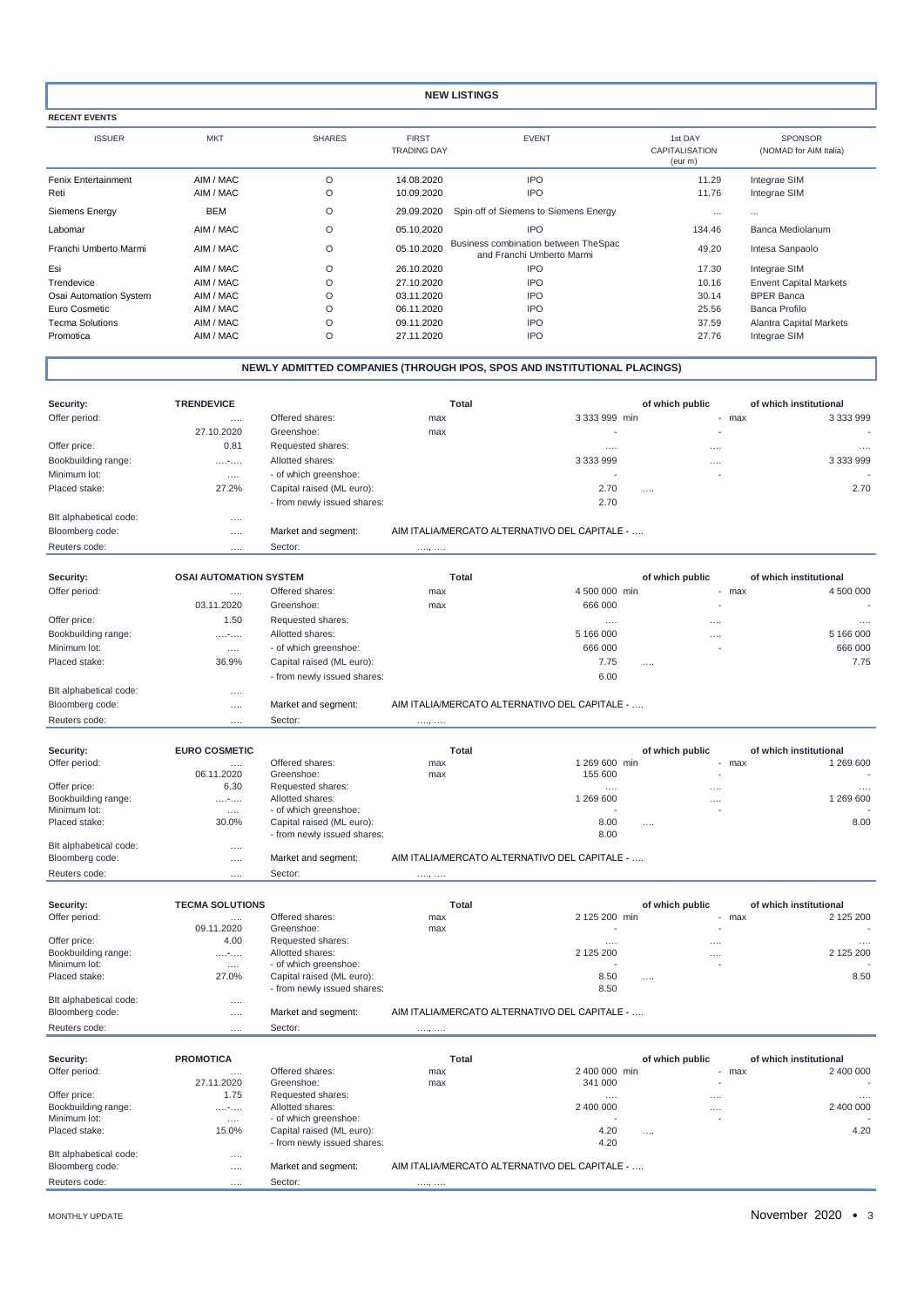|                | <b>RIGHT ISSUES</b> |        |                                                        |             |                              |                          |                |                                      |                          |                 |     |                          |
|----------------|---------------------|--------|--------------------------------------------------------|-------------|------------------------------|--------------------------|----------------|--------------------------------------|--------------------------|-----------------|-----|--------------------------|
|                | N° MKT              | SEGM   | <b>SECURITIES</b>                                      |             | OPTION RIGHTS TRADING PERIOD | <b>OFFER</b>             | OFFERED        | <b>ISSUE</b>                         | <b>UNEXERCISED</b>       | <b>ALLOTTED</b> |     | CAPITAL                  |
|                |                     |        |                                                        | <b>FROM</b> | TO                           | PRICE                    | <b>SHARES</b>  | RATE                                 | PREEMPTIVE<br>RIGHTS (%) | <b>SHARES</b>   |     | <b>RAISED</b><br>(eur m) |
|                |                     |        |                                                        |             |                              |                          |                |                                      |                          |                 |     |                          |
| -1             | <b>MTA</b>          | $\sim$ | TREVI FIN INDUSTRIALE ORD                              | 04.05.2020  | 18.05.2020                   | 0.010                    | 13 000 118 907 | 7899 ord / 1 ord                     | 64.7%                    | 13 000 118 907  |     | 130.00                   |
| $\overline{2}$ | <b>MTA</b>          | $\sim$ | <b>BANCA INTERMOBILIARE ORD</b>                        | 13.07.2020  | 28.07.2020                   | 0.039                    | 943 386 377    | 23 ord / 17 ord                      | 1.6%                     | 943 386 377     |     | 36.79                    |
|                | 3 AIM-MAC           | $\sim$ | <b>EXPERT SYSTEM ORD</b>                               | 13.07.2020  | 28.07.2020                   | 2.700                    | 2 937 655      | 1 ord / 14 ord                       | 7.4%                     | 2 937 655       |     | 7.93                     |
|                | 4 AIM-MAC           | $\sim$ | <b>VETRYA ORD</b>                                      | 20.07.2020  | 05.08.2020                   | 5.000                    | 411 451        | 1 ord / 16 ord                       | 48.3%                    | 212 895         | AAI | 1.06                     |
| 5              | MTA                 | $\sim$ | <b>EPRICE ORD</b>                                      | 03.08.2020  | 09.09.2020                   | 0.070                    | 285 695 899    | 211 ord / 30 ord                     | 25.4%                    | 285 695 899     |     | 20.00                    |
|                | 6 AIM-MAC           | $\sim$ | CASTA DIVA GROUP ORD                                   | 31.08.2020  | 17.09.2020                   | 0.500                    | 2512968        | 1 ord / 7 ord                        | 65.2%                    | 873 938         | AAI | 0.44                     |
|                | 7 AIM-MAC           | $\sim$ | 4AIM SICAF ORD                                         | 21.09.2020  | 09.10.2020                   | 445.000                  | 223 425        | 9 ord / 2 ord                        | 100.0%                   | 45              | AAI | 0.02                     |
|                | AIM-MAC             | $\sim$ | 4AIM SICAF WAR                                         | 21.09.2020  | 09.10.2020                   | $\overline{\phantom{a}}$ | 223 425        | 1:1 new share                        | 100.0%                   | 45              | AAI |                          |
| 8              | MIV                 |        | Professional NB AURORA ORD                             | 21.09.2020  | 07.10.2020                   | 10.000                   | 15 000 000     | 1 ord / 1 ord                        | 77.0%                    | 3 4 4 9 1 1 5   |     | 34.49                    |
| 9              | <b>MTA</b>          | $\sim$ | <b>BPER BANCA ORD</b>                                  | 05.10.2020  | 23.10.2020                   | 0.900                    | 891 398 064    | 8 ord / 5 ord.<br>476184 ord / 5 ocv | 0.8%                     | 891 398 064     |     | 802.26                   |
|                | 10 AIM-MAC          | $\sim$ | INIZIATIVE BRESCIANE ORD                               | 19.10.2020  | 05.11.2020                   | 16.450                   | 484 725        | 1 ord / 8 ord                        | 17.6%                    | 484 725         |     | 7.97                     |
|                | 11 AIM-MAC          | $\sim$ | VISIBILIA EDITORE ORD                                  | 26.10.2020  | 12.11.2020                   | 0.115                    | 41 538 427     | 49 ord / 10 ord                      | 74.5%                    | 14 153 699      |     | 1.63                     |
|                | 12 AIM-MAC          | $\sim$ | <b>H-FARM ORD</b>                                      | 02.11.2020  | 20.11.2020                   | 0.250                    | 15 932 500     | 5 ord / 28 ord                       | 34.2%                    | 15 430 660      |     | 3.86                     |
|                |                     |        | NOTE: The right issue by Tesmec is currently underway. |             |                              |                          |                |                                      |                          |                 |     |                          |

|                        |                          | <b>SCRIP RIGHT ISSUES</b> |                                  |                      |                                      |                                     |                  |
|------------------------|--------------------------|---------------------------|----------------------------------|----------------------|--------------------------------------|-------------------------------------|------------------|
| N° MKT                 | <b>SECURITIES</b>        | EFFECTIVE<br>DATE         | NOMINAL VALUE<br>AFTER<br>BEFORE | <b>ISSUE</b><br>RATE | <b>SHARES</b><br>OFFERED<br>(number) | SHARES<br>AFTER THE<br><b>ISSUE</b> | VALUE<br>(eur m) |
| 1 AIM-MAC<br>2 AIM-MAC | WEBSOLUTE<br>RENERGETICA | 05.10.2020<br>16.11.2020  | 0.02<br>0.02<br>0.1368<br>0.1368 | 1:10<br>1:10         | 864 895<br>735 098                   | 9513845<br>8 0 8 6 0 9 8            | 0.02<br>0.10     |

| TOTAL MONEY RAISED (eur m)                             |                          |                          |                          |                          |                          |               |                          |                             |                          |
|--------------------------------------------------------|--------------------------|--------------------------|--------------------------|--------------------------|--------------------------|---------------|--------------------------|-----------------------------|--------------------------|
|                                                        | <b>SECURITIES</b>        |                          |                          | <b>INVESTORS</b>         |                          |               |                          |                             |                          |
|                                                        | <b>NUMBER</b>            | NEWLY<br><b>ISSUED</b>   | SOLD                     | <b>MONEY</b><br>RAISED   | SHARE-<br><b>HOLDERS</b> | <b>PUBLIC</b> | <b>EMPLOYEES</b>         | INSTIT.<br><b>INVESTORS</b> | <b>OTHER</b>             |
| YEAR 2020 - TOTAL FROM CAPITAL INCREASE                | 12                       | 1 046.5                  | $\blacksquare$           | 1 0 4 6 .5               | 1 046.5                  |               |                          |                             |                          |
| <b>MTA</b>                                             | $\overline{4}$           | 989.1                    | $\sim$                   | 989.1                    | 989.1                    |               |                          |                             |                          |
| - of which Star                                        |                          | $\overline{\phantom{a}}$ | $\overline{\phantom{a}}$ | $\overline{\phantom{a}}$ | $\sim$                   |               |                          |                             | $\overline{\phantom{a}}$ |
| Investment                                             | 1                        | 34.5                     | $\sim$                   | 34.5                     | 34.5                     |               |                          |                             | $\overline{\phantom{a}}$ |
| AIM-MAC                                                | $\overline{7}$           | 22.9                     | $\overline{\phantom{a}}$ | 22.9                     | 22.9                     |               |                          |                             | ٠                        |
| YEAR 2020 TOTAL FROM OPVS (excluding closed-end funds) | 15                       | 173.8                    | 500.4                    | 674.2                    | $\blacksquare$           |               | $\overline{\phantom{a}}$ | 674.2                       | $\overline{\phantom{a}}$ |
| <b>MTA</b>                                             | $\overline{1}$           | 81.5                     | 489.0                    | 570.5                    | $\overline{\phantom{a}}$ |               | ٠                        | 570.5                       | $\overline{\phantom{a}}$ |
| - of which Star                                        | $\overline{\phantom{0}}$ | $\overline{\phantom{a}}$ | $\sim$                   | $\overline{\phantom{a}}$ |                          |               | $\overline{\phantom{a}}$ | $\overline{\phantom{a}}$    |                          |
| <b>Investment Companies</b>                            | $\overline{\phantom{0}}$ | $\overline{\phantom{a}}$ | $\sim$                   | ٠                        |                          |               | ٠                        | $\sim$                      |                          |
| AIM-MAC                                                | 14                       | 92.3                     | 11.4                     | 103.7                    |                          |               | ۰.                       | 103.7                       | $\overline{\phantom{a}}$ |
| TOTAL IPO AND SPO                                      | 15                       | 173.8                    | 500.4                    | 674.2                    | $\overline{\phantom{a}}$ |               | $\sim$                   | 674.2                       | $\overline{\phantom{a}}$ |
| <b>MTA</b>                                             | $\overline{1}$           | 81.5                     | 489.0                    | 570.5                    |                          |               | $\overline{\phantom{a}}$ | 570.5                       | $\overline{\phantom{a}}$ |
| - of which Star                                        | $\overline{\phantom{0}}$ |                          | $\sim$                   | $\overline{\phantom{a}}$ |                          |               | $\overline{\phantom{a}}$ | $\sim$                      |                          |
| <b>Investment Companies</b>                            | $\overline{\phantom{a}}$ | $\overline{\phantom{a}}$ | $\sim$                   | $\overline{\phantom{a}}$ |                          |               | $\overline{\phantom{a}}$ | $\sim$                      |                          |
| AIM-MAC                                                | 14                       | 92.3                     | 11.4                     | 103.7                    | $\overline{\phantom{a}}$ |               | $\overline{\phantom{a}}$ | 103.7                       | $\overline{\phantom{a}}$ |
| TOTAL YEAR 2020 (excluding closed-end funds)           | 27                       | 1 2 2 0 . 2              | 500.4                    | 1720.6                   | 1 046.5                  |               | $\overline{\phantom{a}}$ | 674.2                       | $\sim$                   |

| <b>TAKEOVER BIDS</b> |  |
|----------------------|--|
|----------------------|--|

| Nº BIDDER                                 | OFFER TYPE       | <b>TARGET SHARES</b>              | OFFER PERIOD |            | PRICE | <b>SHARES</b> |               | STAKE OWNED TURNOVER |         |
|-------------------------------------------|------------------|-----------------------------------|--------------|------------|-------|---------------|---------------|----------------------|---------|
|                                           |                  |                                   | <b>FROM</b>  | <b>TO</b>  | (eur) | REQUESTED     | <b>BOUGHT</b> | AFTER OFFER          | (eur m) |
| <b>FINKÉRAMOS</b>                         | <b>MANDATORY</b> | <b>GRUPPO CERAMICHE RICCHETTI</b> | 25.02.2019   | 29.03.2019 | 0.22  | 27 202 433    | 10 163 210    | 86.34%               | 2.19    |
| SOLAREDGE INVESTMENT                      | <b>MANDATORY</b> | S.M.R.E.                          | 18.03.2019   | 05.04.2019 | 6.00  | 9 840 023     | 9 713 223     | 99.43%               | 58.28   |
| NEXTE 1, BAYA, NOUS                       | VOLUNTARY        | <b>PLT ENERGIA</b>                | 25.03.2019   | 12.04.2019 | 2.80  | 3 565 500     | 1488000       | 96.09%               | 4.17    |
| MED PLATFORM I HOLDING                    | VOLUNTARY        | <b>BOMI ITALIA</b>                | 08.04.2019   | 10.05.2019 | 4.00  | 16 893 916    | 16 650 721    | 98.56%               | 66.60   |
| <b>SAES GETTERS</b>                       | VOLUNTARY        | <b>SAES GETTERS</b>               | 06.05.2019   | 24.05.2019 | 23.00 | 3 900 000     | 6 475 263     | 81.09%               | 148.93  |
|                                           |                  | <b>SIAS</b>                       |              |            |       |               |               |                      |         |
| <b>ASTM</b>                               | VOLUNTARY        |                                   | 08.07.2019   | 26.07.2019 | 17.50 | 11 377 108    | 11 376 796    | 68.54%               | 199.09  |
| SUNRISE INVESTMENT                        | VOLUNTARY        | <b>ITALIAONLINE</b>               | 29.07.2019   | 12.09.2019 | 2.82  | 12 656 520    | 3 047 771     | 2.66%                | 8.59    |
| <b>ALPERIA</b>                            | <b>MANDATORY</b> | <b>GRUPPO GREEN POWER</b>         | 30.09.2019   | 18.10.2019 | 3.70  | 838 830       | 436 941       | 86.53%               | 1.61    |
| <b>AURORA DODICI</b>                      | <b>MANDATORY</b> | <b>BIODUE</b>                     | 04.11.2019   | 29.11.2019 | 6.50  | 1809380       | 1 347 356     | 95.36%               | 8.76    |
| 1 GAMMA BIDCO                             | <b>MANDATORY</b> | <b>GAMENET</b>                    | 27.01.2020   | 14.02.2020 | 13.00 | 10 193 124    | 6 378 689     | 96.58%               | 82.92   |
| 2 GIANO HOLDING                           | <b>MANDATORY</b> | GEDI GRUPPO EDITORIALE            | 03.06.2020   | 30.06.2020 | 0.46  | 200 449 045   | 126 329 995   | 92.03%               | 58.11   |
| 3 RETELIT DIGITAL SERVICES                | VOLUNTARY        | <b>RETELIT</b>                    | 10.06.2020   | 01.07.2020 | 1.78  | 11 875 000    | 8762774       | 7.68%                | 15.60   |
| 4 SPECIAL PACKAGING SOLUTIONS INVESTMENTS | VOLUNTARY        | <b>GUALA CLOSURES</b>             | 08.06.2020   | 01.07.2020 | 6.00  | 12 468 373    | 8 2 5 6       | 4.36%                | 0.05    |
| 5 AGC BIOLOGICS ITALY                     | VOLUNTARY        | <b>MOLMED</b>                     | 01.06.2020   | 24.07.2020 | 0.52  | 463 450 672   | 432 081 597   | 93.23%               | 223.82  |
| 6 CENTRALE DEL LATTE D'ITALIA             | <b>MANDATORY</b> | CENTRALE DEL LATTE D'ITALIA       | 06.07.2020   | 24.07.2020 | 1.00  | 7 339 778     | 2 803 210     | 67.60%               | 2.80    |
| 7 INTESA SANPAOLO                         | VOLUNTARY        | <b>UBI BANCA</b>                  | 06.07.2020   | 28.07.2020 | 0.57  | 1 144 285 146 | 1 031 958 027 | 91.01%               | 588.22  |
| 8 ROMULUS AND REMUS INVESTMENTS.          | <b>MANDATORY</b> | <b>ROMA</b>                       | 25.09.2020   | 23.10.2020 | 0.12  | 84 413 785    | 1412890       | 86.80%               | 0.16    |
| 9 MZB HOLDING                             | VOLUNTARY        | MASSIMO ZANETTI BEVERAGE          | 26.10.2020   | 20.11.2020 | 5.50  | 9 451 265     | 5 245 261     | 94.56%               | 28.85   |
|                                           |                  |                                   |              |            |       |               |               |                      |         |

AAI Before unexercised preemptive right auction<br>BEM Borsa Italiana Equity Market<br>AIMMA AIM - Mercato Alternativo del Capitale

1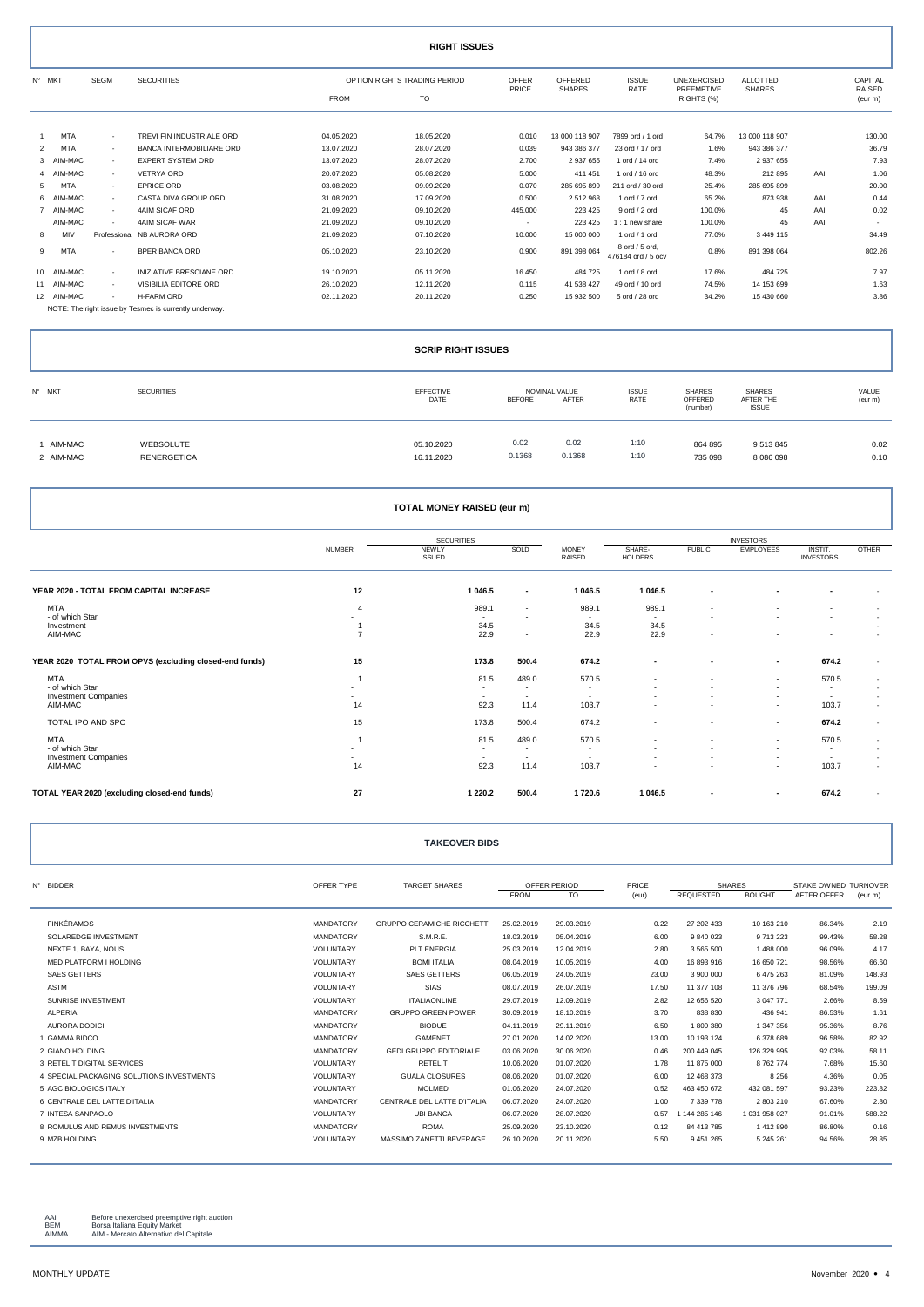

|                                 |                             | <b>TURNOVER</b> |                  |               |                       |                          |        |                      | <b>OPEN</b>                    |                          |                                      |
|---------------------------------|-----------------------------|-----------------|------------------|---------------|-----------------------|--------------------------|--------|----------------------|--------------------------------|--------------------------|--------------------------------------|
|                                 | <b>MONTH</b><br><b>DAYS</b> |                 |                  |               | <b>TOTAL</b>          |                          |        | <b>DAILY AVERAGE</b> |                                |                          | <b>INTEREST (4)</b>                  |
|                                 |                             |                 | <b>STANDARD</b>  | <b>TRADES</b> | TURNOVER (1)<br>eur m | <b>OTHER</b>             | % TOT  | <b>STANDARD</b>      | <b>TRADES</b><br><b>NUMBER</b> | <b>TURNOVER</b><br>eur m | <b>NUMBER OF</b><br><b>CONTRACTS</b> |
|                                 |                             |                 | <b>CONTRACTS</b> | <b>NUMBER</b> |                       | (2)                      |        | SHARES (3) CONTRACTS |                                |                          |                                      |
| <b>INDEX FUTURES (5)</b>        |                             | 235 TOT 2020    | 6 249 157        | 4 686 096     | 612 924.1             |                          | 109.0% | 26 592               | 19 941                         | 2 608.2                  | 86 925                               |
|                                 |                             | 22 OCT 2020     | 447 309          | 374 180       | 41 725.0              |                          | 108.7% | 20 332               | 17 008                         | 1896.6                   | 87 388                               |
|                                 |                             | 21 NOV 2020     | 497 575          | 385 853       | 50 445.8              |                          | 86.2%  | 23 694               | 18 374                         | 2 402.2                  | 86 925                               |
| FTSE MIB INDEX miniFUTURES      |                             | 235 TOT 2020    | 2 555 555        | 2 115 794     | 50 794.3              |                          | 9.0%   | 10875                | 9 0 0 3                        | 216.1                    | 15738                                |
|                                 |                             | 22 OCT 2020     | 196 045          | 167 247       | 3703.5                |                          | 9.6%   | 8911                 | 7602                           | 168.3                    | 10 538                               |
|                                 |                             | 21 NOV 2020     | 198 124          | 162 081       | 4 083.1               |                          | 7.0%   | 9434                 | 7718                           | 194.4                    | 15 738                               |
| FTSE MIB INDEX microFUTURES     |                             | 31 TOT 2020     | 23 285           | 15 4 40       | 95.2                  |                          | 0.0%   | 751                  | 498                            | 3.1                      | 1443                                 |
|                                 |                             | 10 OCT 2020     | 4 3 4 3          | 2514          | 16.2                  |                          | 0.0%   | 434                  | 251                            | 1.6                      | 638                                  |
|                                 |                             | 21 NOV 2020     | 18 942           | 12 9 26       | 79.0                  |                          | 0.1%   | 902                  | 616                            | 3.8                      | 1 4 4 3                              |
| FTSE MIB INDEX OPTIONS          |                             | 235 TOT 2020    | 2 169 474        | 364 871       | 109 037.9             | 3 111.1                  | 19.4%  | 9 2 3 2              | 1553                           | 464.0                    | 344 473                              |
|                                 |                             | 22 OCT 2020     | 143 434          | 26 534        | 6 631.0               | 164.8                    | 17.3%  | 6520                 | 1 2 0 6                        | 301.4                    | 318 766                              |
|                                 |                             | 21 NOV 2020     | 220 014          | 33720         | 10 921.9              | 240.1                    | 18.7%  | 10 477               | 1606                           | 520.1                    | 344 473                              |
| <b>STOCK FUTURES (6)</b>        |                             | 235 TOT 2020    | 1 062 063        | 1 2 1 4       | 2624.6                |                          | 0.5%   | 4519                 | 5                              | 11.2                     | 90 111                               |
|                                 |                             | 22 OCT 2020     | 62 458           | 76            | 146.0                 |                          | 0.4%   | 2839                 | 3                              | 6.6                      | 56 491                               |
|                                 |                             | 21 NOV 2020     | 62 074           | 76            | 145.6                 | $\overline{\phantom{a}}$ | 0.3%   | 2956                 | $\overline{4}$                 | 6.9                      | 90 111                               |
| <b>STOCK DIVIDEND FUTURES</b>   |                             | 235 TOT 2020    | 115 812          | 121           | 17.7                  |                          |        | 493                  | 0.5                            | 0.08                     | 122 427                              |
|                                 |                             | 22 OCT 2020     | 5725             | 12            | 0.8                   |                          |        | 260                  | 0.5                            | 0.04                     | 108 267                              |
|                                 |                             | 21 NOV 2020     | 15 180           | 15            | 2.0                   | $\sim$                   |        | 723                  | 0.7                            | 0.10                     | 122 427                              |
| <b>STOCK OPTIONS</b>            |                             | 235 TOT 2020    | 11 322 810       | 342 948       | 33 087.6              | 2 0 5 1 . 5              | 6.2%   | 48 182               | 1459                           | 140.8                    | 5970856                              |
|                                 |                             | 22 OCT 2020     | 1 190 878        | 29 4 44       | 2 4 7 5.1             | 136.1                    | 6.8%   | 54 131               | 1 3 3 8                        | 112.5                    | 5 645 283                            |
|                                 |                             | 21 NOV 2020     | 1 298 291        | 35 991        | 3 202.6               | 155.7                    | 5.8%   | 61823                | 1714                           | 152.5                    | 5970856                              |
| <b>EQUITY DERIVATIVES TOTAL</b> |                             | 235 TOT 2020    | 23 498 156       | 7 526 484     | 808 581.3             | 5 162.5                  | 143.8% | 99 992               | 32 0 28                        | 3 4 4 0.8                | 6 631 973                            |
|                                 |                             | 22 OCT 2020     | 2 050 192        | 600 007       | 54 697.5              | 300.9                    | 142.5% | 93 191               | 27 27 3                        | 2 486.3                  | 6 227 371                            |
|                                 |                             | 21 NOV 2020     | 2 310 200        | 630 662       | 68 880.0              | 395.8                    | 117.7% | 110 010              | 30 032                         | 3 280.0                  | 6631973                              |
| <b>ELECTRICITY FUTURES</b>      |                             | 235 TOT 2020    | 420              | 52            | 12.7                  | 250 870                  |        | 1.8                  | 0.2                            | 0.05                     | 105                                  |
|                                 |                             | 22 OCT 2020     | 90               | 11            | 2.3                   | 43 320                   |        | 4.1                  | 0.5                            | 0.10                     | 65                                   |
|                                 |                             | 21 NOV 2020     | 50               | 5             | 1.1                   | 21 840                   |        | 2.4                  | 0.2                            | 0.05                     | 105                                  |
| <b>WHEAT FUTURE</b>             |                             | 235 TOT 2020    |                  |               |                       |                          |        |                      |                                |                          |                                      |
|                                 |                             | 22 OCT 2020     |                  |               |                       |                          |        | $\sim$               |                                |                          | $\blacksquare$                       |
|                                 |                             | 21 NOV 2020     |                  |               |                       |                          |        |                      |                                |                          |                                      |
| <b>IDEM TOTAL</b>               |                             | 235 TOT 2020    | 23 498 576       | 7 526 536     | 808 594.0             |                          |        | 99 994               | 32 0 28                        | 3 4 4 0.8                | 6632078                              |
|                                 |                             | 22 OCT 2020     | 2 050 282        | 600 018       | 54 699.8              |                          |        | 93 195               | 27 274                         | 2 4 8 6.4                | 6 227 436                            |
|                                 |                             | 21 NOV 2020     | 2 310 250        | 630 667       | 68 881.1              |                          |        | 110 012              | 30 032                         | 3 280.1                  | 6 632 078                            |
|                                 |                             |                 |                  |               |                       |                          |        |                      |                                |                          |                                      |

(1) The notional turnover is computed as the product of contracts number, price and index multiplier for index futures; contracts number, price and size multiplier for stock futures; contracts number,

strike prices and index multiplier for index options; contracts number, strike prices and sizes for stock options.<br>(2) Premium in euro million for options and equity derivatives total; traded MWH for electricity future, to

(3) As percentage on shares turnover (total shares for Index derivatives and Idem total; shares with underlying listed on Borsa Italiana for stock futures and stock options).

(4) Gross figures for Open positions at the end of period. (5) Includes data for FTSE MIB index futures, FTSE MIB index dividend futures and FTSE PIR PMI index futures.

(6) Includes data for European stock futures.